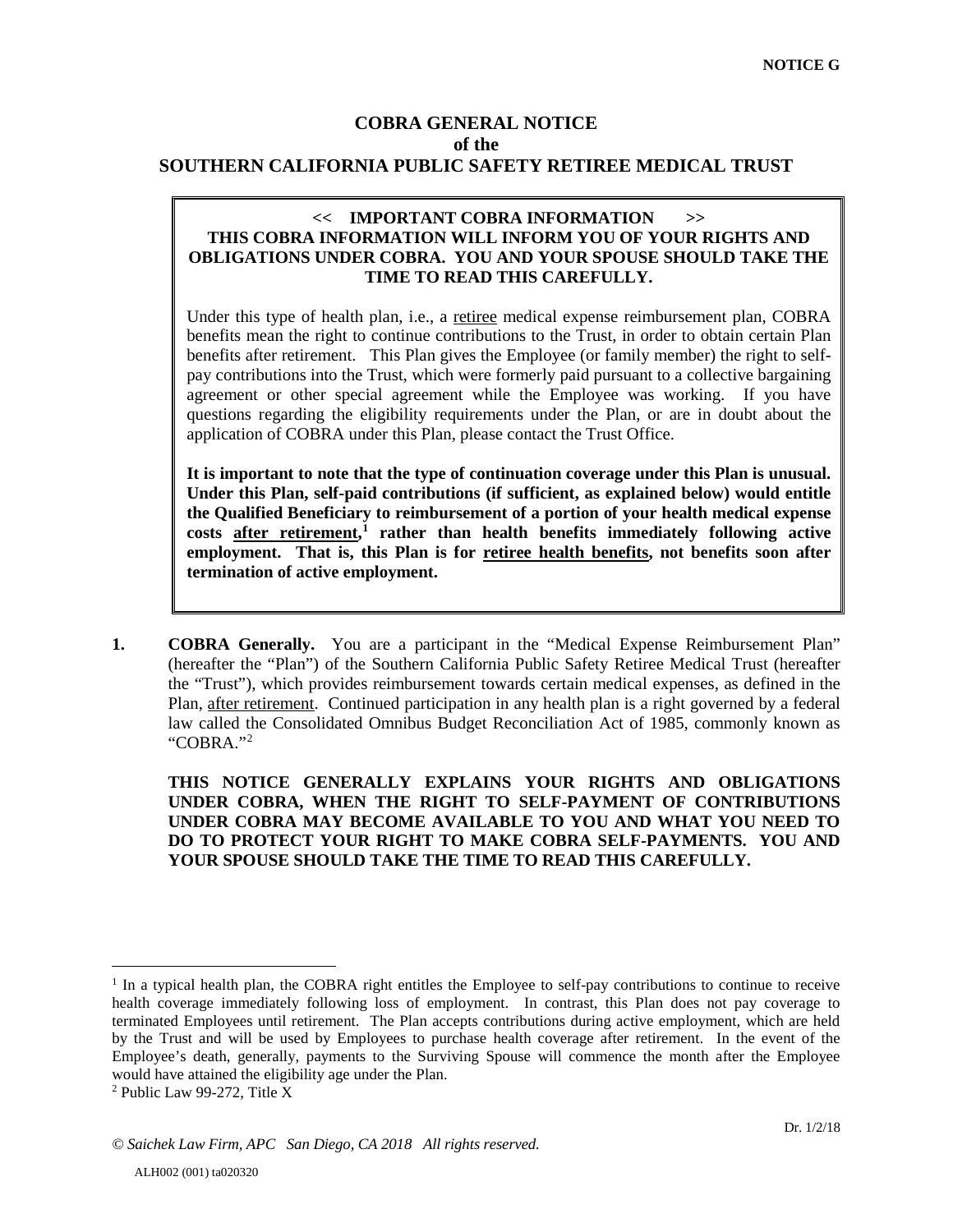## **2. COBRA Coverage Means the Right to Self-Pay Continued Contributions to Plan for Benefits After Retirement.**

A. The Application of COBRA to this Plan. Under this Plan, COBRA continuation coverage is the right to continue contributions to the Trust by self-payment, when contributions to the Trust would otherwise have ceased because of a certain life event known as a "Qualifying Event." After a Qualifying Event, the Plan must offer each person who is a "Qualified Beneficiary" the COBRA right to self-pay contributions, which were formerly being forwarded pursuant to a collective bargaining agreement or special agreement. By offering a Qualified Beneficiary this right, generally, the Plan is offering that individual the ability to increase their benefits from the Plan in one of two ways:

i) The ability to meet eligibility requirements to receive a lifetime<sup>[3](#page-1-0)</sup> monthly reimbursement benefit from the Plan after retirement, which he/she may not otherwise have been able to meet (see **Section 2(B)** below), and/or

ii) To augment their monthly post-retirement benefit, if the person had already met the eligibility requirement.

You, your spouse, and your Children could become Qualified Beneficiaries if contributions to the Trust on behalf of the covered employee cease due to a Qualifying Event.

B. Plan Eligibility Requirements. To be eligible to receive these medical expense reimbursement benefits after retirement, this Plan requires that the Employee earn at least seven (7) years of Active Service as defined in Section 2.2 of the Plan. Therefore, making COBRA self-payments could make you eligible, depending on how many years of Active Service you have earned at the time of the Qualifying Event.

Also, since the Plan provides for a gradually increasing level of benefits based on the number of years of your contributions, you may be able to increase your monthly Benefit Level if you make additional contributions. It is important for you to determine whether making these additional contributions makes sense in your particular situation. If you choose to continue making contributions to this Plan, the number of your self-pay contributions is limited to the number allowed by COBRA, as stated in **Section 7** below.

Consequence of Non-Election. If you do not choose to continue contributing to this Plan, and you have not earned at least seven (7) years of Active service, you will forfeit any benefits, contributions made, and Active Service earned under this Plan.

C. Surviving Spouses and Children. Surviving Spouses and Children may also have the right to continue self-payment under certain circumstances. Contact the Trust Office at the address in **Section 5** below for details.

 $\overline{a}$ 

<span id="page-1-0"></span><sup>&</sup>lt;sup>3</sup> The Plan is currently written to provide benefits for most Retirees until death. However, this is not guaranteed. The Trustees reserve the right to modify or terminate benefits as necessary to preserve the financial soundness of the Plan.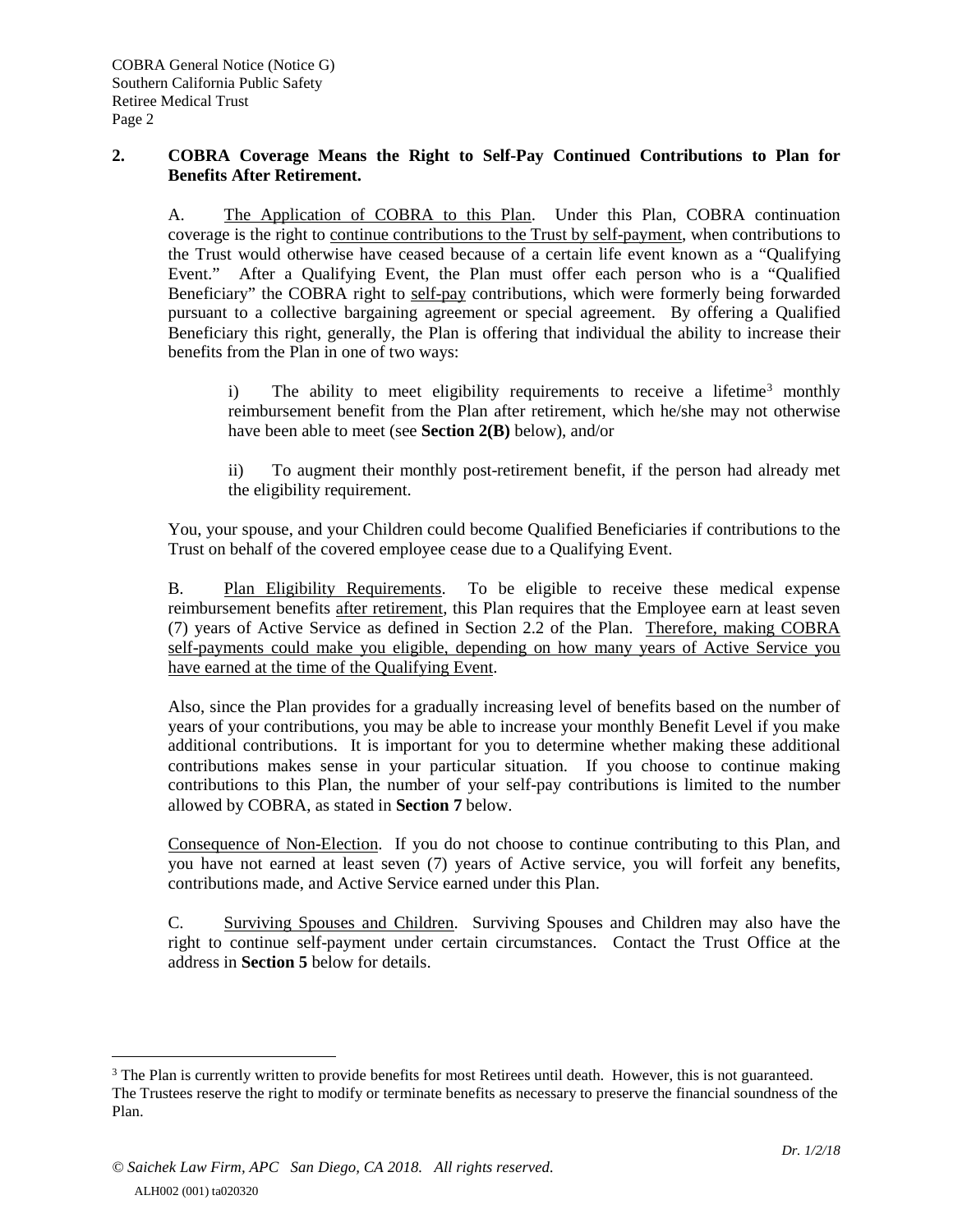## **3. Qualifying Events and Qualified Beneficiaries.**

- A. An Employee as a Qualified Beneficiary. If you are an **Employee,** you will become a Qualified Beneficiary and have the right to self-pay contributions for yourself (and your beneficiaries), if contributions to the Trust on your behalf cease due to:
	- i) Termination of Employment. Your employment is terminated for any reason other than gross misconduct.<sup>[4](#page-2-0)</sup>

This Qualifying Event generally gives you the right to continue self-payment of contributions to this Plan.

B. The Spouse as a Qualified Beneficiary. If you are the **spouse of an Employee** covered by this Plan, you will become a Qualified Beneficiary and may have the right to self-pay contributions for yourself if contributions to the Trust on your spouse's behalf cease due to any of the following "Qualifying Events,"[5](#page-2-1) and provided that the Employee does not elect to self-pay contributions under COBRA\*:

i) Employee Spouse's Death. The death of the Employee spouse; or

ii) Termination of Employee Spouse's Employment. A termination of the Employee spouse's employment (for reasons other than gross misconduct).

C. Child as a Qualified Beneficiary. If you are a **Child of an Employee** covered by this Plan, you may become a Qualified Beneficiary and have rights to self-pay contribution to this Plan if contributions to the Trust on your parent's behalf cease due to any of the following Qualifying Events,<sup>[6](#page-2-2)</sup> and provided that the Employee parent or spouse does not elect to self-pay contributions under COBRA\*:

i) Death of Parent. The death of the parent who is the Employee; or

ii) Termination of Parent's Employment. The termination of the Employee parent's employment (for reasons other than gross misconduct).

\*Note: Only one member of a family may make self-payment contributions in this type of health plan. If there are multiple Qualified Beneficiaries, for example a former employee and a spouse, you should confer together and decide whether electing to make COBRA self-pay contributions makes sense in your case, and which of you will make the election. It is important to note that due to the nature of this type of Plan, you do not each have independent rights to elect self-payment. This means that only one Qualified Beneficiary can self-pay.

 $\overline{a}$ 

<span id="page-2-0"></span><sup>&</sup>lt;sup>4</sup> In some health plans, a reduction of hours from going on leave of absence would be a Qualifying Event. However, contributions to this Plan do not stop when you go on authorized leave of absence. Therefore, you would continue to earn Active Service during an authorized leave of absence and self-pay COBRA contributions are not necessa <sup>5</sup> Some health plans recognize the following Qualifying Events: 1) your spouse becomes entitled to Medicare

<span id="page-2-1"></span>benefits (under Part A, Part B, or both) and 2) you become divorced or legally separated from your spouse.

However, due to the structure of this plan, these are not recognized Qualifying Events.

<span id="page-2-2"></span><sup>6</sup> Under some plans, a child losing Child status under the plan would be a Qualifying Event, but because of the plan design of this Plan, this event is not a Qualifying Event under this Plan.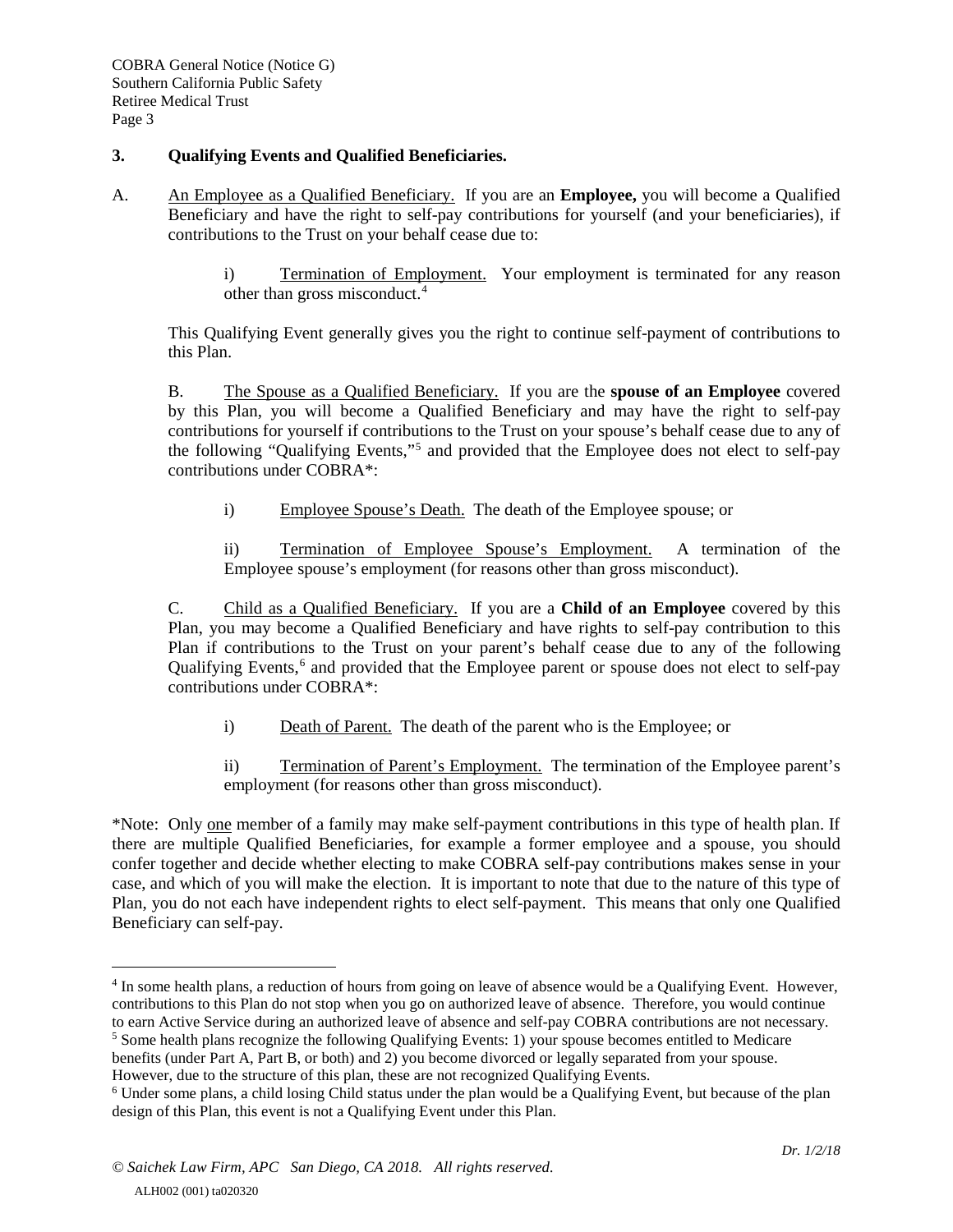#### **4. Notification of Qualifying Event.**

A. Employer's Notification Responsibility. The Plan will offer the COBRA option to selfpay contributions to Qualified Beneficiaries only after the Plan Administrator has been notified that a Qualifying Event has occurred. When the Qualifying Event is the termination of employment or death of the employee, your **employer** must notify the Plan Administrator of the Qualifying Event.

B. Qualified Beneficiary's Notification Responsibility. Under COBRA, the **Employee or a family member has the responsibility** to provide written notice, within the time limits described in **Section 4(C)** below, to the Trust Office of the occurrence of any of the following Qualifying Events:

- i) The occurrence of a second Qualifying Event after a Qualified Beneficiary has become entitled to self-pay contributions under COBRA for a maximum period of eighteen (18) months (or twenty-nine (29) months in the case of a disability, as described in **Section 6** below);
- ii) A Qualified Beneficiary is determined by the Social Security Administration to be disabled at any time prior to or during the first sixty (60) days of self-payment contributions; or
- iii) A Qualified Beneficiary, who was determined as disabled is subsequently determined by the Social Security Administration as no longer disabled.

C. Timing Requirements for Qualified Beneficiaries to Notify the Trust Office of Qualifying Events.

i) Qualifying Events Other Than Disability. The period of time for providing notice to the Trust Office for the occurrence of a second Qualifying Event, is **sixty (60) days after** the latest of:

a) *Qualifying Event.* The date that the Qualifying Event occurs; or

b) *Contributions to the Trust Cease.* The date that contributions to the Trust cease or should cease as a result of the Qualifying Event; or

c) *The Date you Receive Notice.* The date that you are informed through this Notice of your responsibility to provide notice to the Trust Office and the Plan's procedures for providing such notice (see **Section 5** below).

ii) Qualifying Event of Disability. The period of time for providing notice to the Trust Office of a disability determination is **sixty (60) days after** the latest of the following events (but no later than the end of the first eighteen (18) months period of self-payment contributions):

a) *Determination by Social Security Administration.* The date of the disability determination by the Social Security Administration;

b) *Disability.* The date that the disability occurs;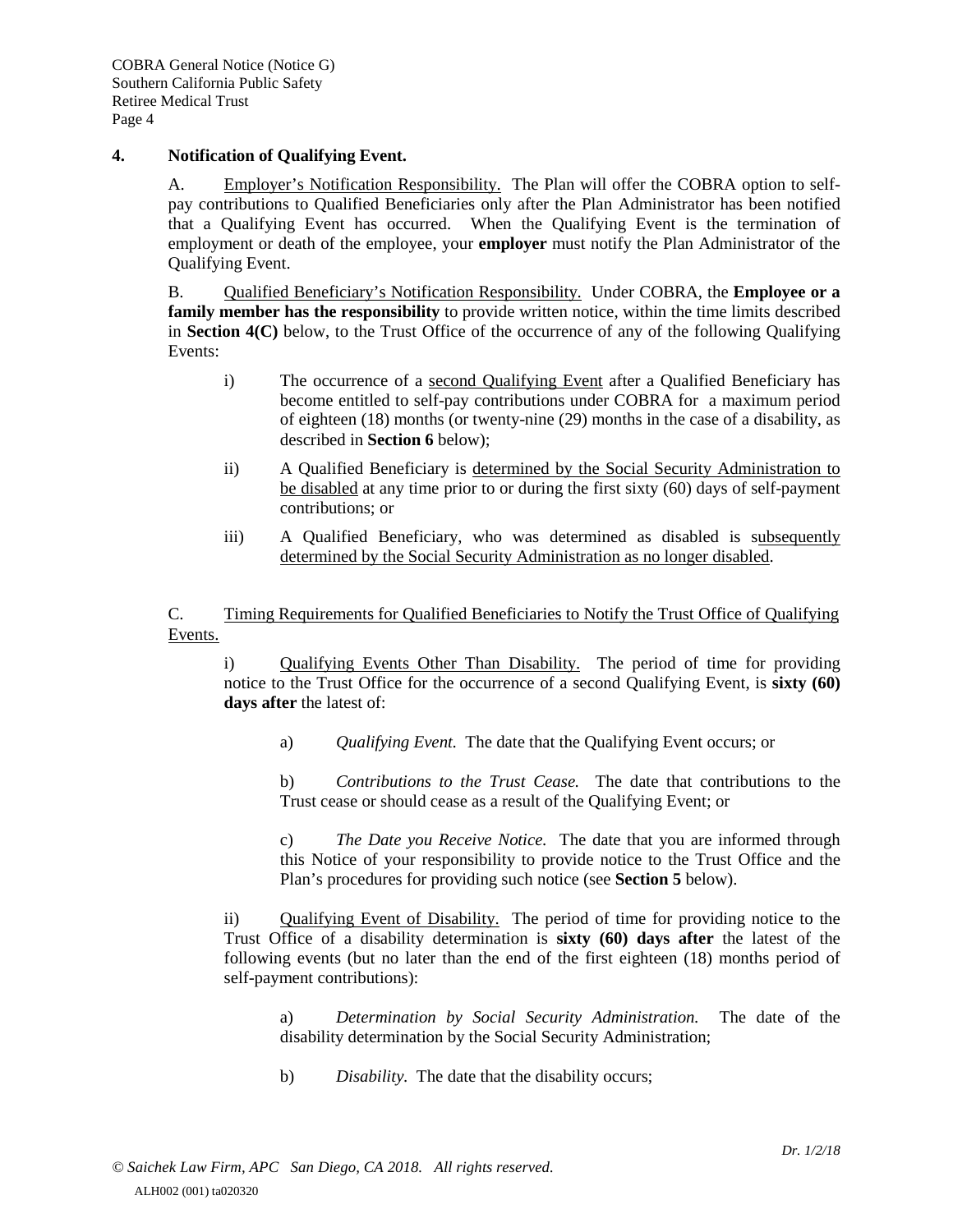c) *Contributions to the Trust Cease.* The date that contributions to the Trust cease or should cease as a result of the Qualifying Event; or

d) *The Date you Receive Notice.* The date that you are informed through this Notice of your responsibility to provide notice to the Trust Office and the Plan's procedures for providing such notice (see **Section 5** below).

iii) Change of Disability Status. The period of time for providing notice to the Trust Office of a change in disability is **thirty (30) days after** the latest of:

a) *Determination by Social Security Administration.* The date the Social Security Administration determines that you are no longer disabled; or

b) *Notice of Responsibility and Procedure.* The date on which you are informed through this Notice of the responsibility to provide notice and the Plan's procedures for providing notice to the Trust Office (see **Section 5** below)

**5. Procedures for Notifying Plan of Qualifying Event**. Subject to the time limits in **Section 4(C)** above, a Qualified Beneficiary must provide written notice of the Qualifying Event(s), described in **Section 4(B)** above, to the Trust Office by either first class mail or email. The contact information for the Trust Office is as follows:

> Southern California Public Safety Retiree Medical Trust c/o Benefit Programs Administration 1200 Wilshire Blvd. 5<sup>th</sup> Floor Los Angeles, CA 90017 Email: [scpublicsafety@bpabenefits.com](mailto:scpublicsafety@bpabenefits.com)

The notice of the Qualifying Event should include:

A. Identifying Information of the Employee and Qualified Beneficiary. The name and social security number of the Employee and of the Qualified Beneficiary;

B. Contact Information of the Filing Beneficiary. The current address and phone number of the Qualified Beneficiary who is filing the notice; and

C. Information Relating to the Qualifying Event. The nature of the Qualifying Event and the date on which the Qualifying Event occurred.

When the Trust is notified that one of these Qualifying Events has occurred, it will, in turn, notify you about details concerning your election to continue your contributions to the Trust for the right to receive future benefits.

**6. Maximum Length of COBRA Payments.** Once you have elected to take advantage of your COBRA right to self-pay contributions, your initial payment is due within 45 days of your election. Subsequent periodic payments must be made on a monthly basis and are due on the first of each month, but no later than 30 days following the first of the month. **You will not receive monthly reminders that payment is due.**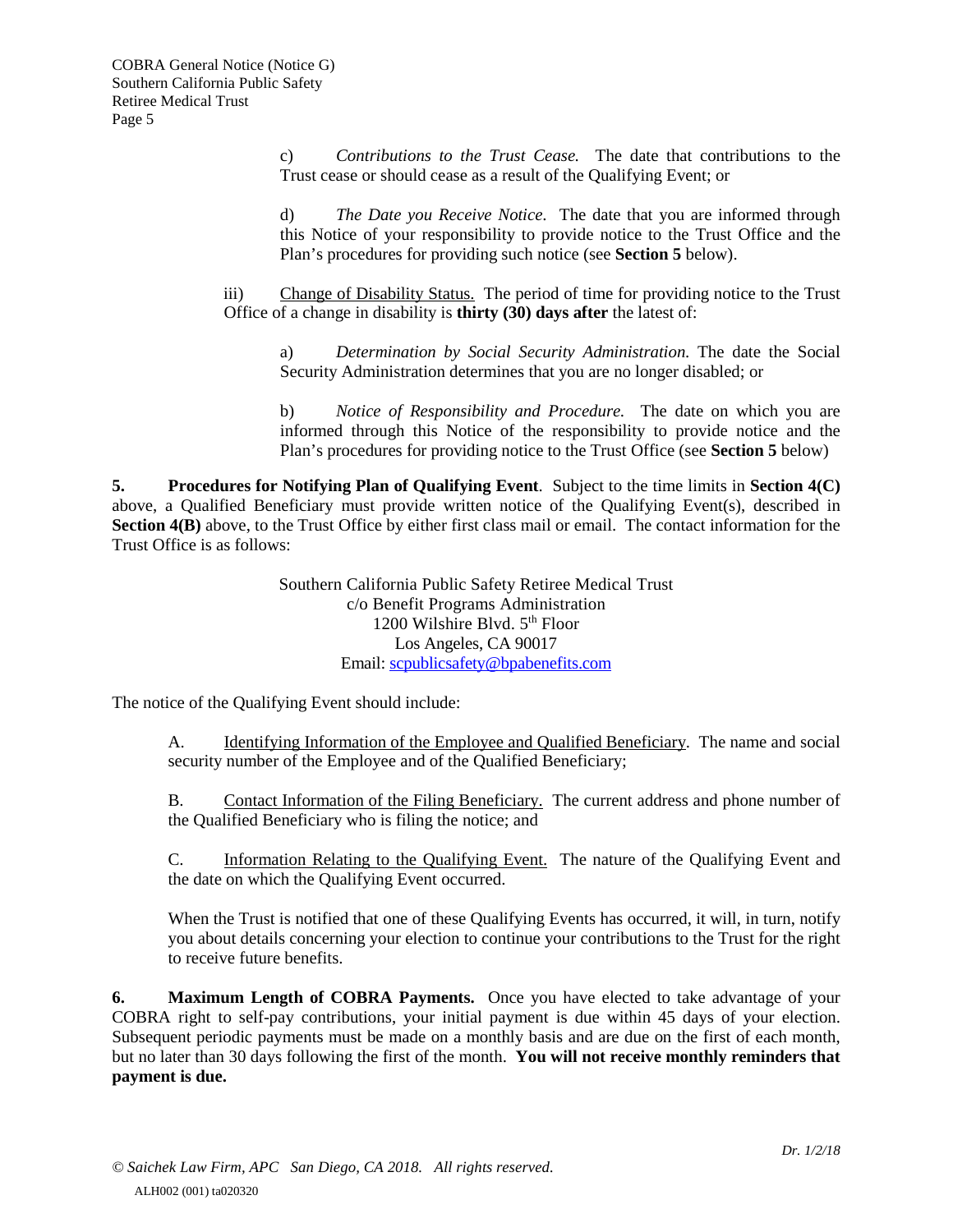A. First Qualifying Event. COBRA continuation coverage is a temporary continuation of self-payment of contributions.

i) 18 month period. When the Qualifying Event is a termination of employment, the law requires that you be given the opportunity to self-pay contributions for eighteen (18) months.

ii) 36 month period. When the Qualifying Event is death of the covered employee, the COBRA law requires that you be given the opportunity to continue to make contributions to the Trust by self-payment for thirty-six (36) months (three years).

B. Second Qualifying Event Extension (18 month extension of the initial 18 month period)**.**  If a second Qualifying Event, other than termination of employment, occurs during the eighteen (18) month period of self-payment of contributions, the Plan beneficiaries may be eligible to receive an extension of up to eighteen (18) months of self-payment contributions, for a maximum of thirty-six (36) months. See **Sections 4(A)-(C) and 5** relating to notification requirements and procedure in the case of a second Qualifying Event.

C. Disability Extension (11 month extension of the initial 18 month period)**.** If a Qualified Beneficiary under the Plan is determined by the Social Security Administration to be disabled, the Plan beneficiaries may be eligible to self-pay for an additional eleven (11) months, for a total of twenty-nine (29) months. The disability would have to have started at some time before the  $60<sup>th</sup>$ day of the COBRA self-payment contributions and must last at least until the end of the 18-month period of self-payment contributions. See **Sections 4 and 5** relating to notification requirements and procedure in the case of disability.

Please note the cost you pay for the additional eleven (11) months may be approximately 50% higher than the amount of the first eighteen (18) months if the self-payment contributions include a disabled beneficiary and the extension of period for self-payment contributions would not be available in the absence of a disability.

**7. Termination of COBRA Payments.** The COBRA law provides that your right to continue COBRA payments may be terminated prior to the full self-payment period – eighteen (18), twenty-nine (29), or thirty-six (36) months – for any of the following reasons:

- A. The Trust no longer maintains the Plan; or
- B. Your employer no longer contributes to the Plan on behalf of employees; or
- C. The monthly self-pay contribution to the Trust under COBRA is not paid timely; or

D. There has been a final determination that you are no longer disabled if you qualified to make an extra eleven (11) months of self-pay contributions based on disability.

You do not have to show that you are insurable to choose continued participation.

**8. Refund of Contributions Erroneously Paid.** Any self-paid contributions to the Plan made and accepted in error, shall be refunded to you by the Plan Administrator and shall not confer upon you any